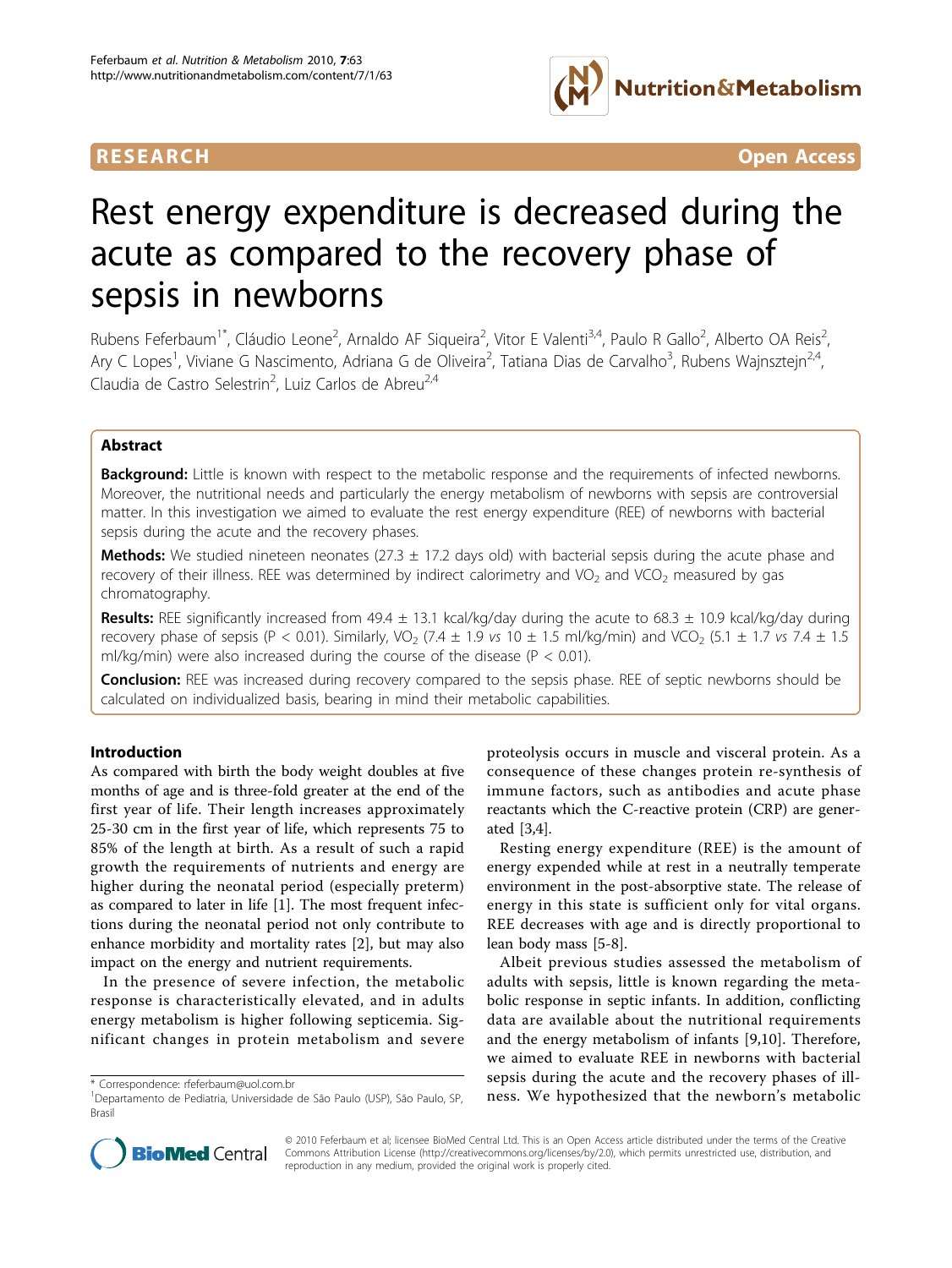demands are increased during recovery, when compared to the acute phase.

# Materials and methods

# Study Population

This study protocol was approved by the University of Sao Paulo Research Ethics Board and subjects were only enrolled following parental consent.

We studied 19 children admitted in the University of Sao Paulo Neonatal Intensive Care Unit with the diagnosis of a bacterial sepsis. The subjects' were  $20 \pm 17$ days old, birth weight of  $2966 \pm 502$  grams and a male: female ratio of 10:9. Except for one (gestational age 35 weeks), all infants were full term.

# Inclusion Criteria

The following inclusion was utilized: 1) age up to 90 days old; 2) birth weight higher than 1500 g; 3) clinical evidence of bacterial sepsis defined according to positive blood culture and/or modified clinical laboratory criteria of Bone [[11\]](#page-6-0). We considered the measurement of Creactive protein (CRP) higher than 5 mg/liter as suggestive of infection [\[12](#page-6-0)]. Other laboratory tests such as cerebrospinal fluid changes suggesting bacterial meningitis [[13\]](#page-6-0), chest X-rays with the image of bronchopneumonia were also considered auxiliary criteria for the diagnosis of bacterial sepsis.

# Exclusion Criteria

Infants were excluded if presenting with liver or respiratory failure. The latter was defined or mechanical ventilation.

#### Variables analysis

The infant's medical management was determined by their attending physicians. The infants were evaluated time-in two periods: sepsis and recovery phases. The sepsis phase was characterized by a positive blood culture. The recovery phase was characterized by the normalization of blood count, CRP and a negative blood culture. Laboratory exams were performed according to the following techniques:

- Blood culture: collected in media for aerobic and anaerobic bacteria and plated on agar-blood;

- Blood cell count: automated method for the laser hematology counter CELL-DYN 3000® that performs global and differential counts of platelets and formed elements with the confirmation of results for optical microscopy;

- CRP: measured by nephelometric technique using reagents "High sensitive CRP" and "Reagent additional Oumu-15" brand in Behring® device Behring® Nephelometer 100;

- Cerebrospinal fluid: according to the technique proposed by Spina-França, 1971.

Weight was measured daily throughout the hospitalization in an electronic scale accurate to 5 grams, with a capacity of 10 kg, calibrated before each measurement. We calculated Z scores based on weight and chronological age. In order to calculate it we used the ANTHRO 1.01 program of the Nutrition Division of the Center for Disease Control (CDC-USA) and Nutrition Unit/World Health Organization, December, 1990.

Newborns received only parenteral nutrition, which was based on glucose as an energy source, especially in preterm infants, a fact also noted previously [[14](#page-6-0)]. Test measurements were evaluated at least 12 hours after feeding.

The gestational age was calculated by the last menstrual period reported by the mother (Naegele's rule) and when possible we used the somatic Capurro method [[15\]](#page-6-0). The classification of newborns with respect to birth weight and gestational age was based on the Brazilian Ramos curve [[16\]](#page-6-0).

Determination of indirect calorimetry was performed in two stages of the child evolution, always by the same investigator:

- On the acute phase of bacterial sepsis after hemodynamic stabilization which corresponds to the flow restoration level;

- On recovery phase of bacterial sepsis, when the newborn was considered clinically and biochemically free of infection by the attending physician, with the registry of the weight gain and at least 10 days after the first testing.

Assessment of indirect calorimetry is part of the routine tests performed in our center for newborns with metabolic and/or severe nutritional disorders requiring nutritional support. Details of our method to measure REE in newborns have been previously published by Cardoso et al [[17\]](#page-6-0). They used the same technique of indirect calorimetry measurement in our study and demonstrated that the REE in malnourished infants was approximately 58.3+/-10.9 kcal/kg on hospitalization. Validation studies have shown the technique to give results equivalent to direct measurements [[16,18](#page-6-0)]. The calorimeter used was developed by Hamamoto [[19](#page-6-0)] and built from the incubator model C-86 of Fanem. Routine calibration was performed prior to each study using a 0.5 L syringe and primary standard calibration gases. Physical activity was assessed by the scale of Scopes and Ahmed [[20](#page-6-0)], considering the scores 0 (sleep, eyes closed) and 1 (eyes open, physically still).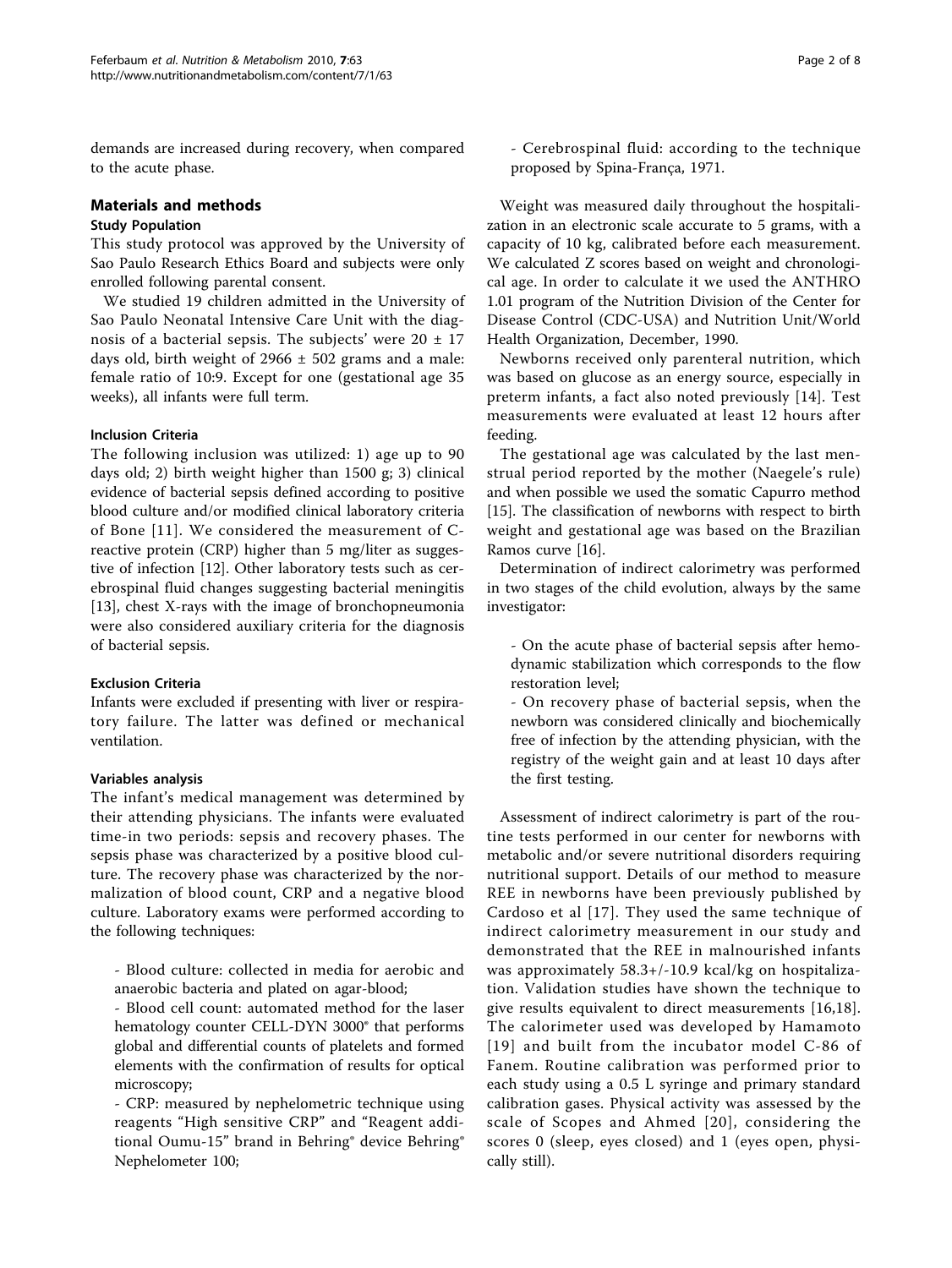The volume of air in the system was measured geometrically (140 liters), and the air flow around the fan was 75 liters per minute. On the anterior portion of the calorimeter there was a system of three-way taps to collect gas which is made with glass syringe fitted with locks and sealed with silicone. The test measurement involved placing the newborn in the incubator after feeding, keeping the ventilation ports opened, while temperature and humidity of the system and the newborn's home stabilize.

The gas collected (20 mL) were sent to the laboratory and analyzed by GC-35 chromatograph calibrated, the reading of the concentrations of oxygen and carbon dioxide were made in integrating CG processor 300 coupled to the gas chromatograph. One gas sample was needed to get a stable result.  $VO<sub>2</sub>$  and  $VCO<sub>2</sub>$  were corrected to standard conditions of pressure and temperature and we calculated REE using the modified Weir equation [[21](#page-6-0)]:

REE (Kcal / Kg / 24 hours) =  $[(VO_2 \times 0.0039) + (VCO_2 \times 0.0011)] \times 1440$  minutes

 $VO<sub>2</sub> = Oxygen uptake (ml/Kg/min)$  $VCO<sub>2</sub> = Carbon dioxide production (ml/Kg/min)$ REE = Resting Energy Expenditure (Kcal/Kg/day)

#### Statistical Analysis

Data distribution was evaluated by D'Agostino Pearson normality test. Considering that all variables presented parametric distribution we used paired Student t-test to compare the acute and recovery phase values. The significance level were adopted for  $1\%$  (p < 0.01). The statistical analysis was conducted with Sigma Stat software.

#### Results

Four infants died during the study period due to worsening of their clinical condition. Table 1 lists the complete blood count, CRP and cultures results for the acute phase, while Table [2](#page-3-0) shows similar data relative to the recovery phase.

Table [3](#page-3-0) presents the clinical profile of all subjects.

We noted no changes in newborns oxygen saturation and axillary temperature. The respiratory quotient (RQ) data showed an average of 0.7 during sepsis, which is indicative of the predominant combustion of fat and ketone bodies, resulting in lower  $CO<sub>2</sub>$  production.

During the acute phase of sepsis the REE was  $49.4 \pm$ 13.1 kcal/kg/day and on recovery it significantly increased to  $68.3 \pm 10.9$  $68.3 \pm 10.9$  $68.3 \pm 10.9$  kcal/kg/day (p < 0.01) (Figure 1). Moreover,  $VO<sub>2</sub>$  (7.4 ± 1.9 *vs* 10 ± 1.5 ml/kg/min) (Figure [2\)](#page-4-0) and VCO<sub>2</sub> (5.1  $\pm$  1.7 *vs* 7.4  $\pm$  1.5 ml/kg/min) (Figure [3](#page-4-0)) also increased during the recovery phase  $(p < 0.01)$ . Those findings support the hypothesis that the whole body metabolic rate is enhanced after sepsis recovery.

Table [4](#page-5-0) shows data relative to age and weight changes during sepsis and recovery phase.

# **Discussion**

We endeavored to evaluate the REE in newborn with bacterial sepsis at acute and recovery phases. We reported

Table 1 Complete blood count, CRP and cultures on acute phase of sepsis

| Subject        | $Hb$ (g/dl) | Hct (%) | ΝI   | Leukocyte/mm <sup>3</sup> | Platelet/mm <sup>3</sup> | CRP (mg/l)               | <b>Identified bacteria</b>             |  |
|----------------|-------------|---------|------|---------------------------|--------------------------|--------------------------|----------------------------------------|--|
|                | 8.8         | 24      | 0.23 | 23500                     | 32000                    |                          | HMC: Staphylococcus coagulase          |  |
| $\overline{2}$ | 10.6        | 30      | 0.02 | 12000                     | 31400                    | 9.82                     | HMC: Klebsiella pneumoniae             |  |
| 3              | 14.4        | 41      | 0.20 | 8000                      | 480000                   | $\overline{a}$           | HMC: Escherichia coli                  |  |
| $\overline{4}$ | 9.6         | 27      | 0.11 | 18700                     | 72000                    | 36.40                    | HMC: Streptococcus pyogenes            |  |
| 5              | 13.6        | 39      | 0.02 | 16400                     | 16000                    | 9.30                     | HMC: Enterobacter cloacae              |  |
| 6              | 13.6        | 38      | 0.20 | 21000                     | 193000                   | $\overline{\phantom{a}}$ | HMC: Streptococcus pyogenes            |  |
| 7              | 14.7        | 42      | 0.01 | 14900                     | 560000                   | $\overline{\phantom{m}}$ | HMC: Staphylococcus aureus             |  |
| 8              | 18.3        | 52      | 0.10 | 6500                      | 111000                   | 14.20                    | HMC: Enterobacter aglomerans           |  |
| 9              | 7.8         | 21.1    | 0.22 | 4900                      | 72000                    | 203.00                   | HMC: Staphylococcus aureus             |  |
| 10             | 12.0        | 34      | 0.21 | 10100                     | 206000                   | 3.30                     | HMC: Enterobacter aglomerans           |  |
| 11             | 8.5         | 24      | 0.02 | 10300                     | 610000                   | $\overline{\phantom{m}}$ | HMC: Enterobacter cloacae              |  |
| 12             | 9.2         | 26      | 0.20 | 11000                     | 72000                    | 132.20                   | HMC: Staphylococcus aureus             |  |
| 13             | 10.6        | 32      | 0.21 | 20600                     | 144000                   | 57.50                    | Pus articulation Staphylococcus aureus |  |
| 14             | 7.9         | 24      | 0.04 | 3700                      | 200000                   | 37.30                    | LCR: Neisseria meningitidis            |  |
| 15             | 12.5        | 36      | 0.20 | 11800                     | 272000                   | 21.00                    | HMC: Corynebacterium sp                |  |
| 16             | 10.0        | 28      | 0.30 | 4800                      | 80000                    | $\overline{\phantom{m}}$ | HMC: Enterococcus faecalis             |  |
| 17             | 11.5        | 31      | 0.30 | 3900                      | 186000                   | $\overline{\phantom{a}}$ | Ascitic liquid: Pseudomonas aeruginosa |  |
| 18             | 11.1        | 32      | 0.20 | 21700                     | 350000                   | $\overline{\phantom{a}}$ | HMC: Staphylococcus aureus             |  |
| 19             | 9.4         | 27      | 0.20 | 24900                     | 429000                   |                          | HMC: Enterococcus faecalis             |  |

CRP: C-reactive protein; Hb: Hemoglobin; Hct: Hematocrit; NI: Neutrophil Index.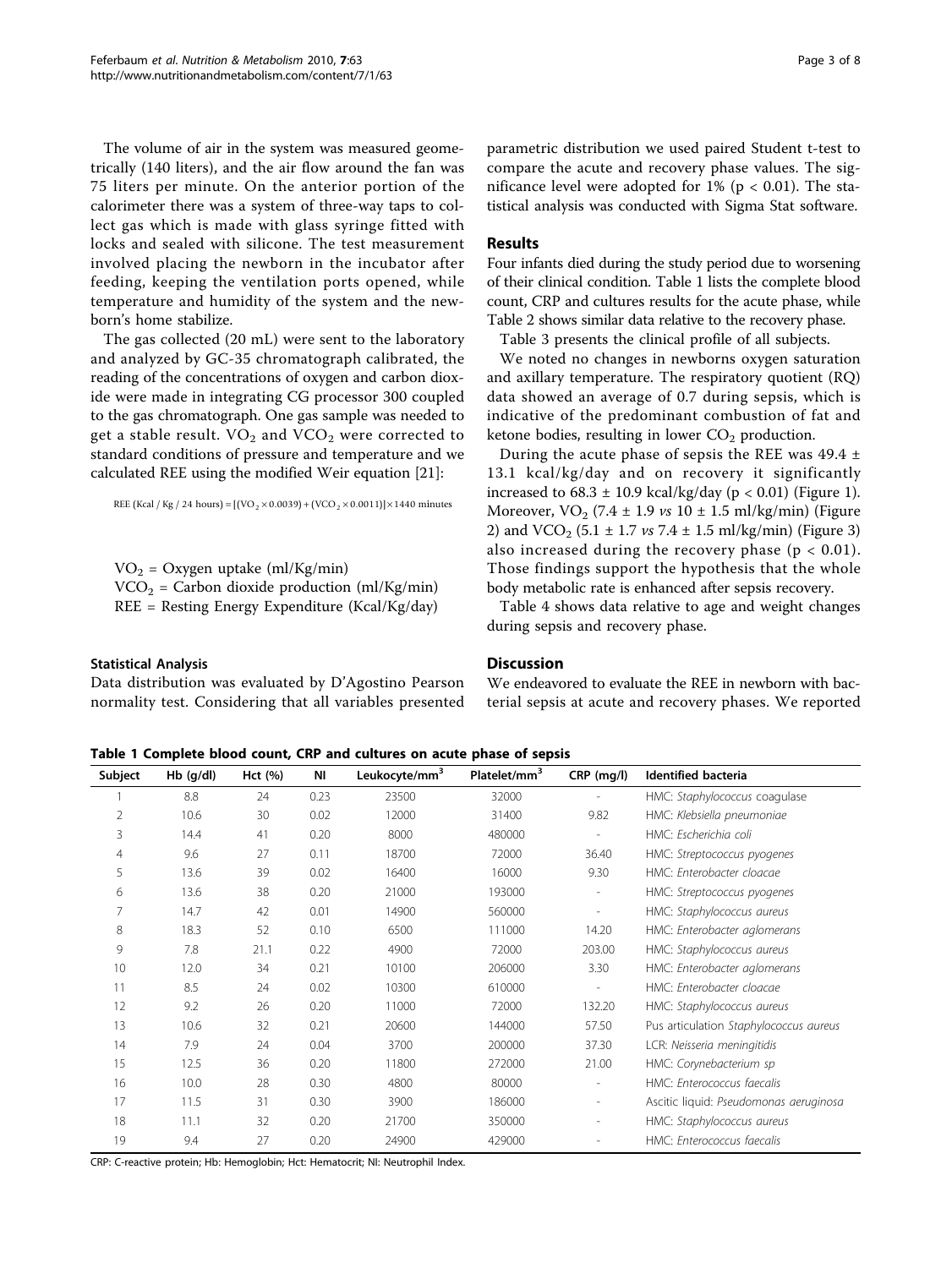| Case | $Hb$ (g/dl) | Hct (%) | Leukocyte/mm <sup>3</sup> | ΝI   | Platelet/mm <sup>3</sup> | CRP (mg/l)     | <b>Cultures</b> |
|------|-------------|---------|---------------------------|------|--------------------------|----------------|-----------------|
|      | 14.6        | 42      | 7900                      | 0.06 | 200000                   | 2.98           | Negative        |
| 2    | 11.2        | 32      | 10700                     | 0.04 | 75000                    | 2.00           | Negative        |
| 3    | 12.0        | 35      | 10000                     | 0.05 | 130000                   |                |                 |
| 4    | 9.3         | 28      | 11700                     | 0.06 | 400000                   | 3.30           | Negative        |
| 5    | 13.3        | 36      | 11400                     | 0.09 | 120000                   | $\overline{a}$ | Negative        |
| 6    | 12.0        | 34      | 12000                     | 0.08 | 146000                   | ٠              |                 |
| 7    | 13.1        | 40      | 9600                      | 0.05 | 210000                   |                | Negative        |
| 8    | 11.5        | 35      | 11800                     | 0.01 | 210000                   | 7.00           | Negative        |
| 9    | 11.7        | 35      | 12800                     | 0.05 | 390000                   | 9.00           | Negative        |
| 10   | 9.9         | 28      | 8500                      | 0.10 | 250000                   | 3.40           | Negative        |
| 11   | 12.5        | 36      | 9700                      | 0.07 | 395000                   | 6.00           | Negative        |
| 12   | 10.4        | 30      | 8100                      | 0.05 | 570000                   | 3.40           | Negative        |
| 13   | 9.1         | 27      | 7400                      | 0.04 | 319000                   | 8.00           | Negative        |
| 14   | 10.6        | 31      | 13600                     | 0.10 | 190000                   | $\overline{a}$ | Negative        |
| 15   | 12.2        | 36      | 12100                     | 0.10 | 177000                   | $\overline{a}$ | Negative        |
| 16   | 14.6        | 42      | 7900                      | 0.06 | 200000                   | 2.98           | Negative        |
| 17   | 11.2        | 32      | 10700                     | 0.04 | 75000                    | 2.00           | Negative        |
| 18   | 12.0        | 35      | 10000                     | 0.05 | 130000                   |                |                 |
| 19   | 9.3         | 28      | 11700                     | 0.06 | 400000                   | 3.30           | Negative        |

<span id="page-3-0"></span>Table 2 Complete blood count, CRP and cultures on recovery phase of sepsis

CRP: C-reactive protein; Hb: Hemoglobin; Hct: Hematocrit; NI: Neutrophil Index.

that at the recovery phase REE was increased compared to the acute sepsis phase, probably due to the resumption of growth. Albeit we investigated a small number of newborns, statistical analysis showed significant differences between acute and recovery phases of sepsis.

In adults with bacterial sepsis it has been shown that caloric and protein needs increased by as much as 150%

of normal basal metabolism rate [[22\]](#page-6-0). In this age group equations for calculating caloric requirements are often used; one of the best known is the Harris-Benedict. However, this equation tends to overestimate the caloric needs [\[23\]](#page-6-0).

We reported that  $VO<sub>2</sub>$  and  $VCO<sub>2</sub>$  were increased at the recovery phase of sepsis. There are few studies

Table 3 Clinical profile of each newborn during acute phase of sepsis

| Case | <b>Infection</b> | <b>Hypothermy</b><br>$(T<36^{\circ}C)$ | Hyperthermy<br>$(T > 37.5^{\circ}C)$ | <b>Tachycardia</b><br>$(>120$ bpm) | Tachypnea (>40/min) | <b>Antibiotics</b>         |  |
|------|------------------|----------------------------------------|--------------------------------------|------------------------------------|---------------------|----------------------------|--|
| 1    | <b>YES</b>       | <b>YES</b>                             | <b>NO</b>                            | <b>YES</b>                         | <b>YES</b>          | Vancomycin and Cefotaxime  |  |
| 2    | <b>YES</b>       | <b>NO</b>                              | NO.                                  | <b>YES</b>                         | <b>YES</b>          | Ceftazidime and Imipenem   |  |
| 3    | <b>YES</b>       | <b>NO</b>                              | <b>YES</b>                           | YES                                | <b>NO</b>           | Ceftriaxone                |  |
| 4    | <b>YES</b>       | <b>YES</b>                             | <b>NO</b>                            | <b>YFS</b>                         | <b>YES</b>          | Penicillin and Amicacine   |  |
| 5    | YES              | <b>NO</b>                              | <b>YES</b>                           | YES                                | <b>YES</b>          | Vancomycin and Cefotaxime  |  |
| 6    | <b>YES</b>       | <b>YES</b>                             | NO.                                  | <b>YES</b>                         | <b>YES</b>          | Ampicillin and Amicacine   |  |
| 7    | <b>YES</b>       | NO.                                    | <b>YES</b>                           | <b>YES</b>                         | <b>YES</b>          | Oxacillin                  |  |
| 8    | YES              | <b>YES</b>                             | NO.                                  | <b>NO</b>                          | <b>YES</b>          | Vancomycin and Cefotaxime  |  |
| 9    | <b>YES</b>       | <b>NO</b>                              | <b>YES</b>                           | YES                                | <b>YES</b>          | Vancomycin and Ceftriaxone |  |
| 10   | YES              | <b>NO</b>                              | <b>NO</b>                            | <b>YFS</b>                         | <b>YES</b>          | Penicilyin and Amicacine   |  |
| 11   | <b>YES</b>       | <b>NO</b>                              | <b>NO</b>                            | <b>YES</b>                         | <b>YES</b>          | Vancomycin and Cefotaxime  |  |
| 12   | YES              | <b>NO</b>                              | <b>YES</b>                           | <b>YES</b>                         | <b>YES</b>          | Vancomycin and Ceftriaxona |  |
| 13   | <b>YES</b>       | <b>NO</b>                              | <b>NO</b>                            | YES                                | <b>YES</b>          | Vancomycin and Ceftriaxona |  |
| 14   | YES              | <b>NO</b>                              | <b>YES</b>                           | YES                                | <b>YES</b>          | Penicillin and Amicacine   |  |
| 15   | <b>YES</b>       | NO.                                    | <b>YES</b>                           | <b>YES</b>                         | <b>YES</b>          | Vancomycin and Cefotaxime  |  |
| 16   | <b>YES</b>       | <b>YES</b>                             | <b>NO</b>                            | <b>YES</b>                         | <b>YES</b>          | Oxacillin and Amicacine    |  |
| 17   | <b>YES</b>       | <b>YES</b>                             | <b>NO</b>                            | <b>YES</b>                         | <b>YES</b>          | Vancomycin and Imipenem    |  |
| 18   | <b>YES</b>       | <b>YES</b>                             | <b>NO</b>                            | YES                                | <b>YES</b>          | Vancomycin and Cefoxitin   |  |
| 19   | <b>YES</b>       | <b>NO</b>                              | <b>YES</b>                           | <b>YES</b>                         | <b>YES</b>          | Meropenen                  |  |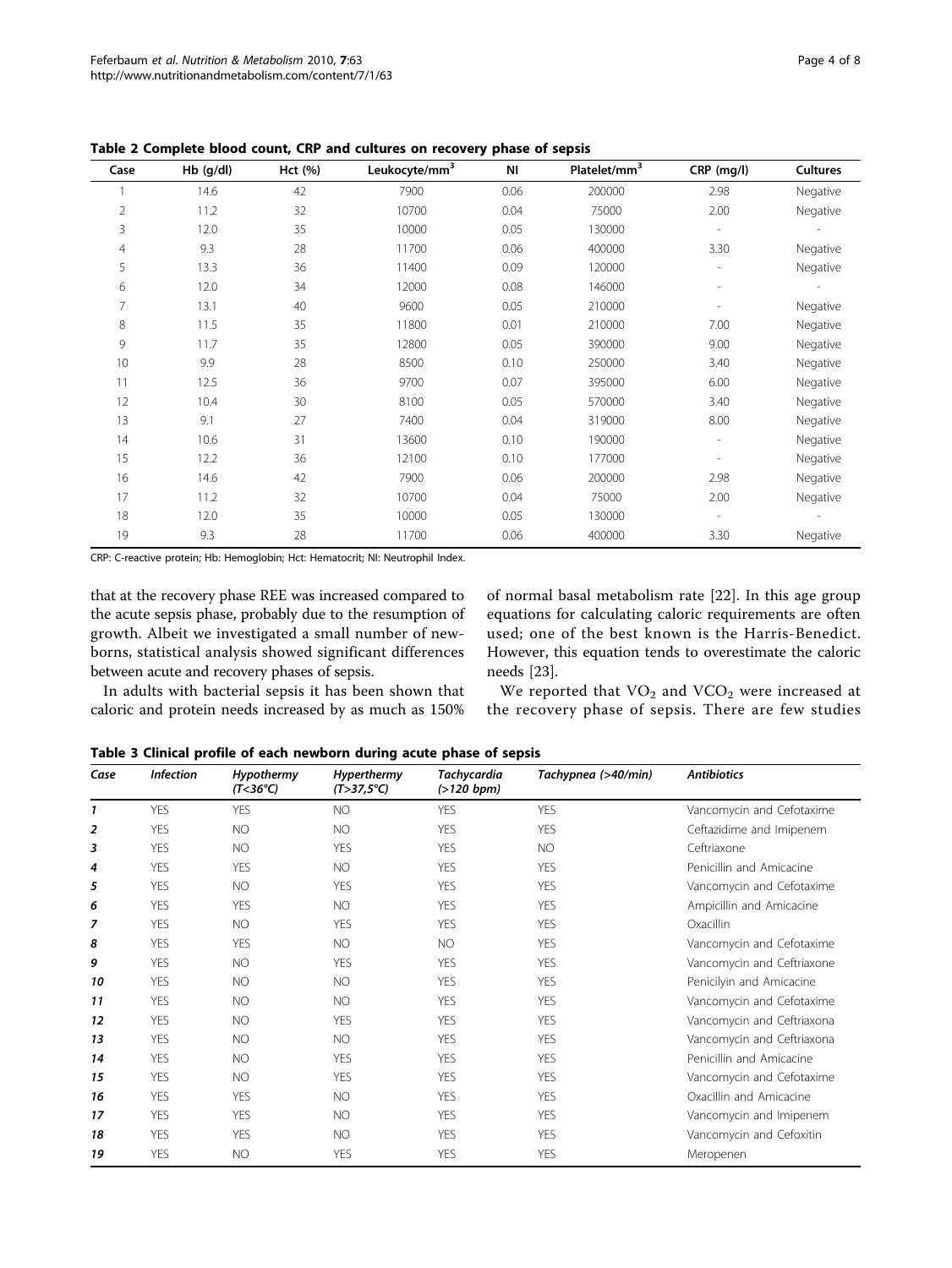<span id="page-4-0"></span>

where the energy requirements in children and especially in newborns with bacterial sepsis were evaluated and the clinically utilized data in neonates was extrapolated from adult values [[24\]](#page-7-0). The application of various predictive equations of REE for children under mechanical ventilation as the Harris-Benedict and Talbot equations formulas overestimate the caloric requirement [[25,26\]](#page-7-0).

Nevertheless, other studies have reported decreased basal metabolic rate in sick children. Powis et al [[27](#page-7-0)] evaluated children undergoing major surgery and did not report an increase in basal metabolic rate during the postoperative period of six newborns with necrotizing enterocolitis. Chwals [[28](#page-7-0)] evaluated the overfeeding (over nutrition) associated to the metabolic effects which occur when nutritionally supporting extremely ill children. The author concluded that the caloric





requirement of these children are unpredictable and modified by disease, age, previous nutritional status and type of nutrients (especially parenteral use) with varied specific dynamic action. Therefore, the caloric requirements of critically ill children should be assessed individually and measured by appropriate techniques.

In our study we measured REE through indirect calorimetry. Several techniques are used to evaluate the basal metabolism rate or REE. The most used is the indirect calorimetry, due to its accuracy, portability, comfort and safety for the patient, even in seriously ill subjects [[29\]](#page-7-0). The equipment and technique utilized in the present study were developed by Hamamoto [[19](#page-6-0)] and are especially appropriate for newborns and young children. The method validation was performed by measuring REE in newborns and comparing the results with data from studies that used the same technique. During our study there were no changes in the oxygen saturation and axillary temperature of the newborns. The technique is utilized in our center as part of the patient assessment and it is used frequently for children with metabolic disorders and/or to determine adequacy of nutritional support [[19\]](#page-6-0).

We found that REE averaged  $49.4 \pm 13.1$ . These values are very close to those of a previous study  $(51.7 \pm 6.21)$ kcal/kg/day), which used the same apparatus and technique. In the present study, the highest REE during sepsis was 70.7 kcal/kg/day. Considering that in normal children the average REE is 58 kcal/kg/day [[25](#page-7-0)], only six study subjects showed REE values above the normal range. Even in one case the REE was 70.7 kcal/kg/day, which represents only 20% above the highest reference value.

We reported that some of the newborns died during our study. The analysis of REE data in these subjects showed that two neonates exhibited REE values (51.7  $\pm$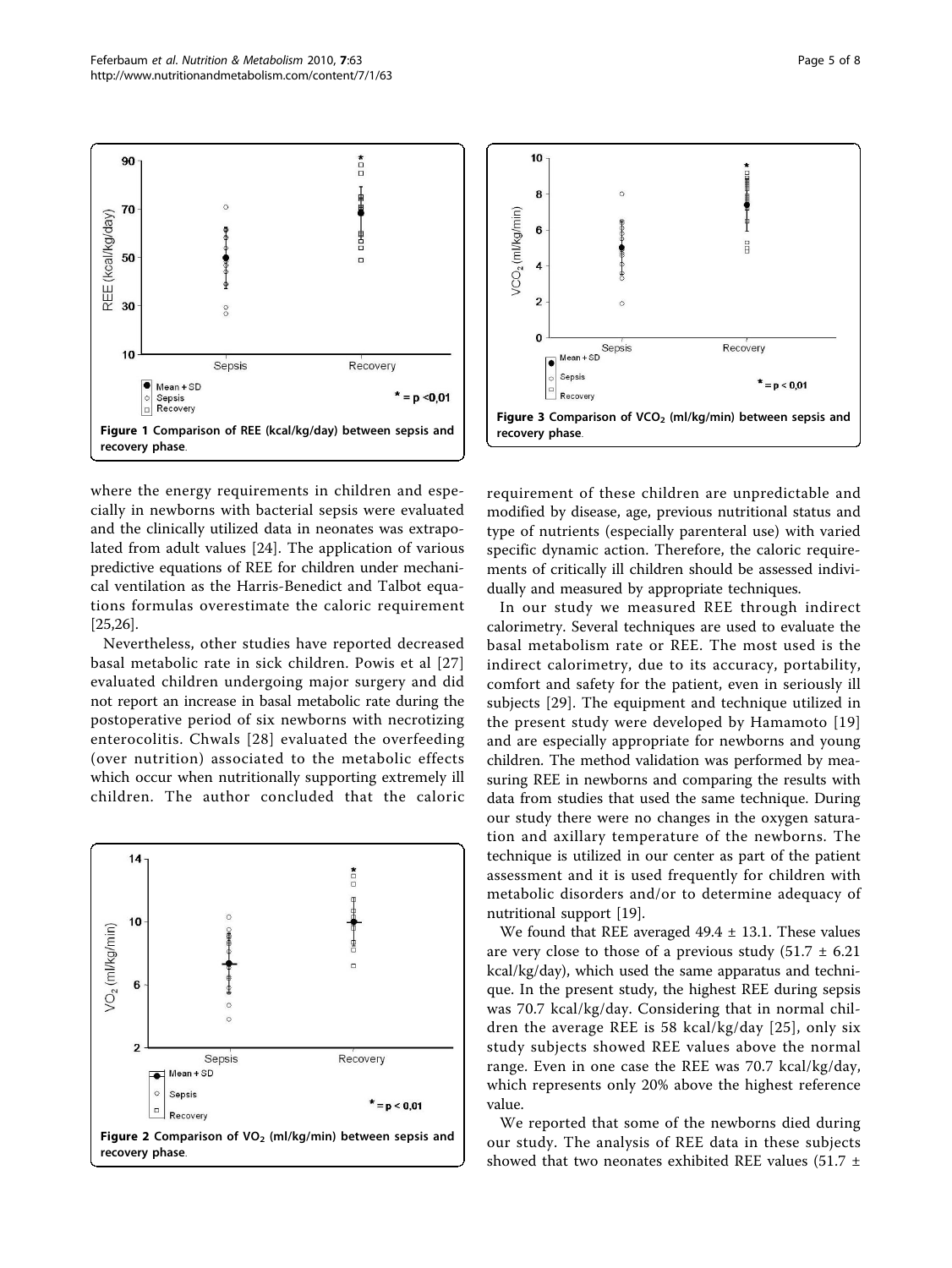| Case           |                 | Age (days)     |                | Weight (g)   |                 |               |          |  |
|----------------|-----------------|----------------|----------------|--------------|-----------------|---------------|----------|--|
|                | Hospitalization | <b>Sepsis</b>  | Recovery       | <b>Birth</b> | Hospitalization | <b>Sepsis</b> | Recovery |  |
| 1              | 24              | 31             | 41             | 3030         | 3295            | 3570          | 3620     |  |
| $\overline{2}$ | 6               | 28             | 39             | 3070         | 2820            | 2535          | 2750     |  |
| 3              | 13              | 14             | 25             | 3230         | 3580            | 3480          | 3630     |  |
| 4              | 18              | 30             | 50             | 2630         | 2730            | 2685          | 3520     |  |
| 5              |                 | 10             | 24             | 1800         | 1680            | 1695          | 2000     |  |
| 6              | $\mathbf{1}$    | $\overline{2}$ | 13             | 2750         | 2760            | 2580          | 2600     |  |
| 7              | 22              | 25             | 35             | 2730         | 3640            | 3565          | 3750     |  |
| 8              | 9               | 11             | 26             | 3500         | 3000            | 3080          | 3040     |  |
| 9              | 16              | 20             | 42             | 3000         | 3130            | 2780          | 2890     |  |
| 10             | 31              | 33             | 44             | 3640         | 3580            | 3570          | 3980     |  |
| 11             | 51              | 57             | 69             | 3300         | 4500            | 4710          | 4965     |  |
| 12             | 15              | 21             | 44             | 3440         | 3660            | 4130          | 3180     |  |
| 13             | 27              | 33             | 54             | 2580         | 2760            | 2490          | 2990     |  |
| 14             | 63              | 69             | 81             | 1960         | 4015            | 3880          | 4365     |  |
| 15             | $\overline{4}$  | $\overline{7}$ | 28             | 3530         | 3300            | 3700          | 3570     |  |
| 16             | 30              | 34             | $\overline{a}$ | 3200         | 3900            | 3885          |          |  |
| 17             | 6               | 11             |                | 2930         | 2725            | 3070          |          |  |
| 18             | 1               | 45             |                | 3470         | 3470            | 2690          |          |  |
| 19             | 35              | 38             | ۰              | 3150         | 2430            | 2510          |          |  |
| Mean           | 19.6            | 27.3           | 41             | 2996.8       | 3209.2          | 3189.7        | 3390     |  |
| Median         | 16              | 28             | 41             | 3070         | 3295            | 3080          | 3520     |  |
| SD             | 17.1            | 17.2           | 17.8           | 502.3        | 647.9           | 730.9         | 737.3    |  |
| Maximum        | 63              | 69             | 81             | 3640         | 4500            | 4710          | 4965     |  |
| Minimum        | $\mathbf{1}$    | $\overline{2}$ | 13             | 1800         | 1680            | 1695          | 2000     |  |

<span id="page-5-0"></span>Table 4 Age (days) and weight (g) at sepsis and recovery phase of sepsis

6.21 kcal/kg/day) within the adopted reference range. However, we observed that newborns showing significantly lower REE values were more likely to have a poor outcome. In fact, the infant who presented one of the lowest REE (27.8 kcal/kg/day) quickly evolved to demise. Briassoulis et al [[25\]](#page-7-0) proposed that the measurement of basal metabolism rate may be a prognostic factor for mortality: the lower the value, the greater the odds of a poor prognosis.

Based on our results, we found no hypermetabolism, differently from what is established in adults with bacterial sepsis where REE is estimated at 100-150% higher than the values of basal metabolism. The same can be said about the  $VO<sub>2</sub>$  and  $VCO<sub>2</sub>$ . The average  $VO<sub>2</sub>$  of our study was  $7.4 \pm 1.9$  ml/kg/min, similar to the value of 7.41  $\pm$  0.88 ml/kg/min verified by Hamamoto [\[19](#page-6-0)]. The  $VCO<sub>2</sub>$  during acute phase of sepsis averaged 5.1  $\pm$  1.7 ml/kg/min, which was below the average of  $6.36 \pm 1.04$ reported by the authors. The lower values likely relate to changes in energy metabolism and burning fat and preferential ketone bodies, which frequently occurs in malnourished children and low-calorie-protein intake. This assumption is also supported by the analysis of the RQ. The  $RQ = 0.7$  we found during sepsis is indicative

of the predominant combustion of fat and ketone bodies, resulting in lower  $CO<sub>2</sub>$  production.

The proposed explanation for our results regarding REE, i.e. the absence of hypermetabolism energy has not been adequately discussed in the literature. Nonetheless, some studies related to bacterial sepsis in children are relevant to our analysis. Uzel and Neyzi [\[30\]](#page-7-0) studied thyroid function in severely infected children and they reported that the values of thyroxine  $(T_4)$  and thyroidstimulating hormone (TSH) were comparable to normal controls, whereas triiodothyronine  $(T_3)$  were much lower and triiodothyronine (reverse  $rT_3$ ) were higher. Mendoza-Morfin et al [[31\]](#page-7-0) investigated infants with bacterial sepsis and observed reduction of  $T_4$  and  $T_3$  associated to increase of  $rT_3$  and TSH. After the recovery of sepsis these values returned to normal in children who survived. The authors suggested that through these hormonal changes positively contributed to prevent sepsisinduced catabolism. Furthermore, Hatherill et al [[32](#page-7-0)] evaluated adrenal function in infants with septic shock and demonstrated adrenal insufficiency in 52% of cases. The consequence of this fact was reflected in higher mortality, severe hypotension and more frequent use of vasoactive drugs to maintain blood pressure. Togari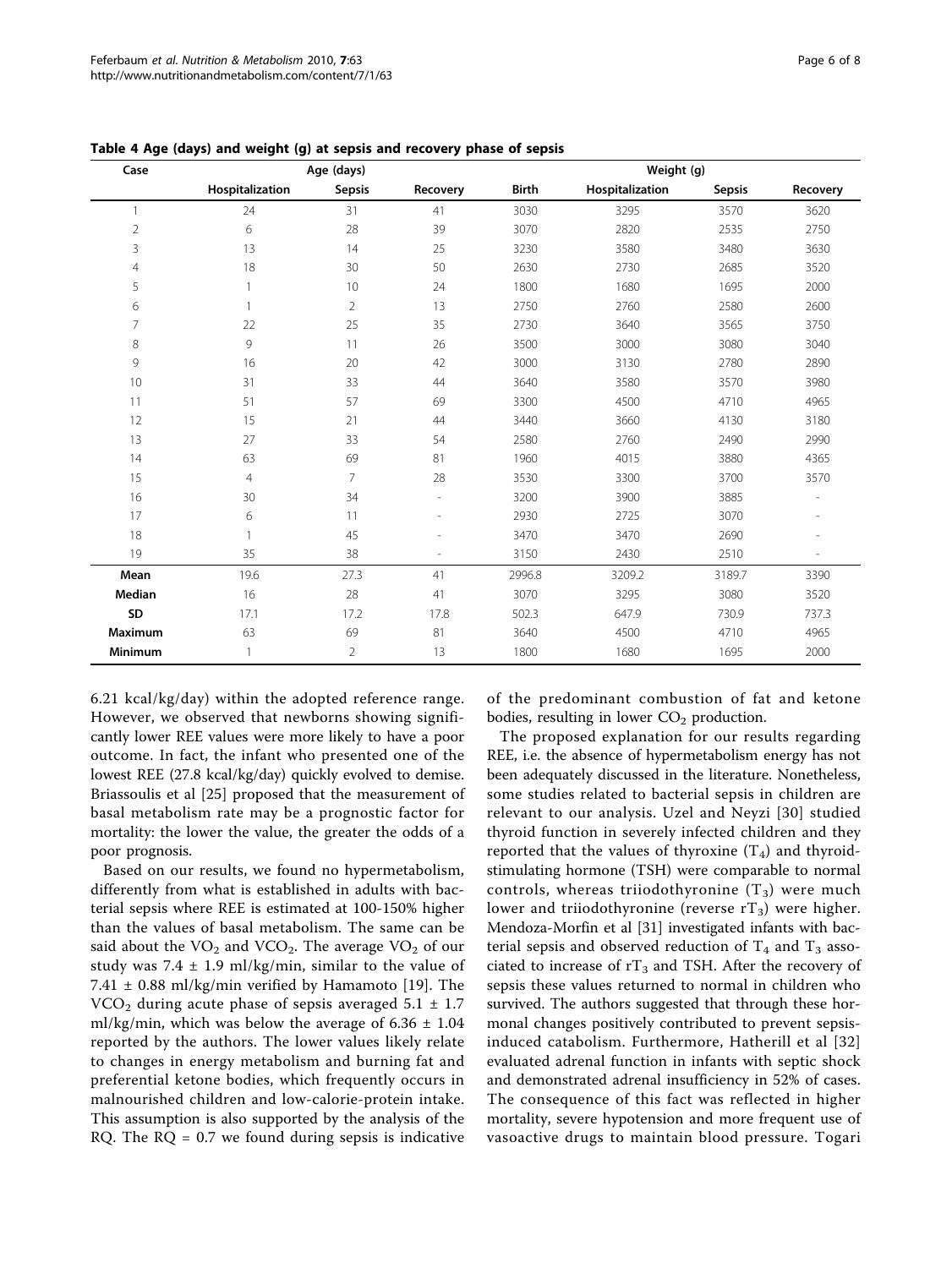<span id="page-6-0"></span>et al [[33\]](#page-7-0), on the same line of research, demonstrated a decrease of plasma cortisol in children with endotoxic shock. The analysis of these studies showed a reduction of  $T_3$ , cortisol and catecholamines mainly caused by adrenal insufficiency, an important fact because the triiodothyronine and catecholamines are hormones that promote the body thermogenesis. Probably the interpretation of our results with respect to the absence of hypermetabolism energy in children during the acute phase of sepsis is explained by hormonal changes described above.

The present study has the following caveats. Firstly, we decided not to use a control group since energy expenditure in healthy newborns is well described in the literature [[34](#page-7-0)] and in this investigation we opted to comparatively evaluate the changes in the same infant over time (acute sepsis phase and recovery phase). Secondly, parenteral [[28\]](#page-7-0), enteral and oral feeding influence REE [[35](#page-7-0)] and we evaluated newborns which received parenteral feeding. Thirdly, we did not perform any multivariate analysis in order to assess the study variables although this could have provided more detailed information regarding REE. We suggest further studies to evaluate this issue. Fourthly, newborns did not require higher  $FIO<sub>2</sub>$  and were not mechanically ventilated. These results are not supported by Kreymann et al [[36\]](#page-7-0), who found a normal or only slightly elevated REE in adult patients with severe sepsis or septic shock but a hypermetabolic response in patients with uncomplicated sepsis. It is possible that this apparent conflict can be explained by standardization approach described in our method section.

In summary, during the acute phase of bacterial sepsis REE was significantly reduced, as compared with the subsequent recovery phase of sepsis. We recommend that REE during the acute phase of sepsis be individualized for each child, taking into account the severity of the disease, the degree of malnutrition and the type of energy substrate used with respect to the metabolic capacity of the child.

#### Acknowledgements

We thank Dr. Jaques Belik for critical review English Grammar and neonatal concepts. We thank the Medical School of University of São Paulo for financial support.

#### Author details

<sup>1</sup>Departamento de Pediatria, Universidade de São Paulo (USP), São Paulo, SP, Brasil. <sup>2</sup>Departamento de Saúde Materno-infantil, Universidade de São Paulo (USP), São Paulo, SP, Brasil. <sup>3</sup>Departamento de Medicina, Disciplina de Cardiologia, Universidade Federal de São Paulo (UNIFESP), São Paulo, SP, Brasil. <sup>4</sup> Departamento de Morfologia e Fisiologia, Faculdade de Medicina do ABC, Santo André, SP, Brasil.

#### Authors' contributions

RF, VEV, LCA, CL, AAFS, AGO and TDC designed research, analyzed data, and wrote the paper. RF, VEV, PRG, AOAR, RW and LCA carried out the statistical

analysis and participated in design the manuscript. All authors read and approved the final manuscript.

#### Competing interests

The authors declare that they have no competing interests.

Received: 9 March 2010 Accepted: 23 July 2010 Published: 23 July 2010

#### References

- 1. Shmerling DH: [Development of digestive and absorptive function in the](http://www.ncbi.nlm.nih.gov/pubmed/785306?dopt=Abstract) [human fetus.](http://www.ncbi.nlm.nih.gov/pubmed/785306?dopt=Abstract) Nutr Metab 1976, 20:76-9.
- 2. Ceccon MEJR, Krebs VLJ, Vaz FAC: Sepsis in neonatal period. Pediatr Mod 2000, 36:174-9.
- 3. Hommes FA: [The energy requirement for growth. A reevaluation.](http://www.ncbi.nlm.nih.gov/pubmed/7443089?dopt=Abstract) Nutr Metab 1980, 24:110-3.
- 4. Oshikoya KA, Senbanjo IO: Pathophysiological changes that affect drug disposition in protein-energy malnourished children. Nutr Metab 2009, 6:50.
- 5. Bauer J, Werner C, Gerss J: [Metabolic rate analysis of healthy preterm and](http://www.ncbi.nlm.nih.gov/pubmed/19812174?dopt=Abstract) [full-term infants during the first weeks of life.](http://www.ncbi.nlm.nih.gov/pubmed/19812174?dopt=Abstract) Am J Clin Nutr 2009, 90:1517-24.
- 6. Bauer J, Teufel U, Maser-Gluth C, Doege C: [Effects of budesonide](http://www.ncbi.nlm.nih.gov/pubmed/19729945?dopt=Abstract) [inhalation on energy expenditure, somatic growth and salivary cortisol](http://www.ncbi.nlm.nih.gov/pubmed/19729945?dopt=Abstract) [levels in preterm infants with chronic lung disease.](http://www.ncbi.nlm.nih.gov/pubmed/19729945?dopt=Abstract) Horm Res 2009, 72:146-52.
- 7. McHoney M, Eaton S, Pierro A: [Metabolic response to surgery in infants](http://www.ncbi.nlm.nih.gov/pubmed/19830630?dopt=Abstract) [and children.](http://www.ncbi.nlm.nih.gov/pubmed/19830630?dopt=Abstract) Eur J Pediatr Surg 2009, 19:275-85.
- 8. Pierro A, Eaton S: [Metabolism and nutrition in the surgical neonate.](http://www.ncbi.nlm.nih.gov/pubmed/19019296?dopt=Abstract) Semin Pediatr Surg 2008, 17:276-84.
- 9. Cañete A, Duggan C: [Nutritional support of the pediatric intensive care](http://www.ncbi.nlm.nih.gov/pubmed/8814403?dopt=Abstract) [unit patient.](http://www.ncbi.nlm.nih.gov/pubmed/8814403?dopt=Abstract) Curr Opin Pediatr 1996, 8:248-55.
- 10. Jüttner B, Kröplin J, Coldewey SM, Witt L, Osthaus WA, Weilbach C, Scheinichen : Unsaturated long-chain fatty acids induce the respiratory burst of human neutrophils and monocytes in whole blood. Nutr Metab 2008, 5:19.
- 11. Bone RC: [The pathogenesis of sepse.](http://www.ncbi.nlm.nih.gov/pubmed/1872494?dopt=Abstract) Ann Intern Med 1991, 115:457-69.
- 12. Jaye DL, Waites KB: [Clinical applications of C-reactive protein in](http://www.ncbi.nlm.nih.gov/pubmed/9271034?dopt=Abstract) [pediatrics.](http://www.ncbi.nlm.nih.gov/pubmed/9271034?dopt=Abstract) Pediatr Infect Dis J 1997, 16:735-47.
- 13. Fehling C, Jägerstad M: [Vitamin B12 deprivation in the rat: effects on](http://www.ncbi.nlm.nih.gov/pubmed/619321?dopt=Abstract) [folate metabolism with emphasis on the nervous system.](http://www.ncbi.nlm.nih.gov/pubmed/619321?dopt=Abstract) Nutr Metab 1978, 22:90-100.
- 14. Feferbaum R: Parenteral nutrition in newborn with prolonged diarrhea. São Paulo; MSc - Faculdade de Medicina da Universidade de São Paulo 1983.
- 15. Capurro H, Konichezky S, Fonseca D, Caldeyro-Barcia R: [A: Simplified](http://www.ncbi.nlm.nih.gov/pubmed/650317?dopt=Abstract) [method for diagnostic of gestacional age in the newborn infant.](http://www.ncbi.nlm.nih.gov/pubmed/650317?dopt=Abstract) J Pediatr 1978, 93:102-12.
- 16. Ramos JLA: Evaluation of intra-uterin growth by anthropometric measurement in newborns. São Paulo; PhD - Faculdade de Medicina da Universidade de São Paulo 1983.
- 17. Cardoso AL, Carraza FR, Mariano MA, Gomes C, Saraiva PAP: Energy balance during malnourished newborns with diarrhea hospitalization. Rev Paul Pediatr 1991, 9:142-6.
- 18. Bauer K, Pasel K, Uhrig C, Sperling P, Versdmold H: [Comparison of face](http://www.ncbi.nlm.nih.gov/pubmed/8979303?dopt=Abstract) [mask, head hood, and canopy for breath sampling of flow through](http://www.ncbi.nlm.nih.gov/pubmed/8979303?dopt=Abstract) [indirect calorimetry to measure oxygen consumption and carbon](http://www.ncbi.nlm.nih.gov/pubmed/8979303?dopt=Abstract) [monoxide production of preterm infants less than 1500 grams.](http://www.ncbi.nlm.nih.gov/pubmed/8979303?dopt=Abstract) Pediatr Res 1997, 41:139-144.
- 19. Hamamoto LA, Cardoso AL, Marques HH, Gomes C: Energy balance in infants born from HIV seropositive mothers. J Pediatr 2000, 76:119-24.
- 20. Scopes JW, Ahmed I: Range of critical temperatures in sick and newborn babies. Arch Dis Child 1966, 41:417.
- 21. Li J, Zhang G, Herridge J, Holtby H, Humpl T, Redington AN, Van Arsdell GS: [Energy expenditure and caloric and protein intake in infants following](http://www.ncbi.nlm.nih.gov/pubmed/18477914?dopt=Abstract) [the Norwood procedure.](http://www.ncbi.nlm.nih.gov/pubmed/18477914?dopt=Abstract) Pediatr Crit Care Med 2008, 9:55-61.
- 22. Long CL, Schaffel N, Geiger JW: **Metabolic response to injury and illness:** estimation of energy and protein needs from indirect calorimetry and nitrogen balance. J Parent Enteral Nutr 1979, 3:452.
- 23. O'Riordan CF, Metcalf BS, Perkins JM, Wilkin TJ: [Reliability of energy](http://www.ncbi.nlm.nih.gov/pubmed/20082662?dopt=Abstract) [expenditure prediction equations in the weight management clinic.](http://www.ncbi.nlm.nih.gov/pubmed/20082662?dopt=Abstract) J Hum Nutr Diet 2010, 23:169-75.